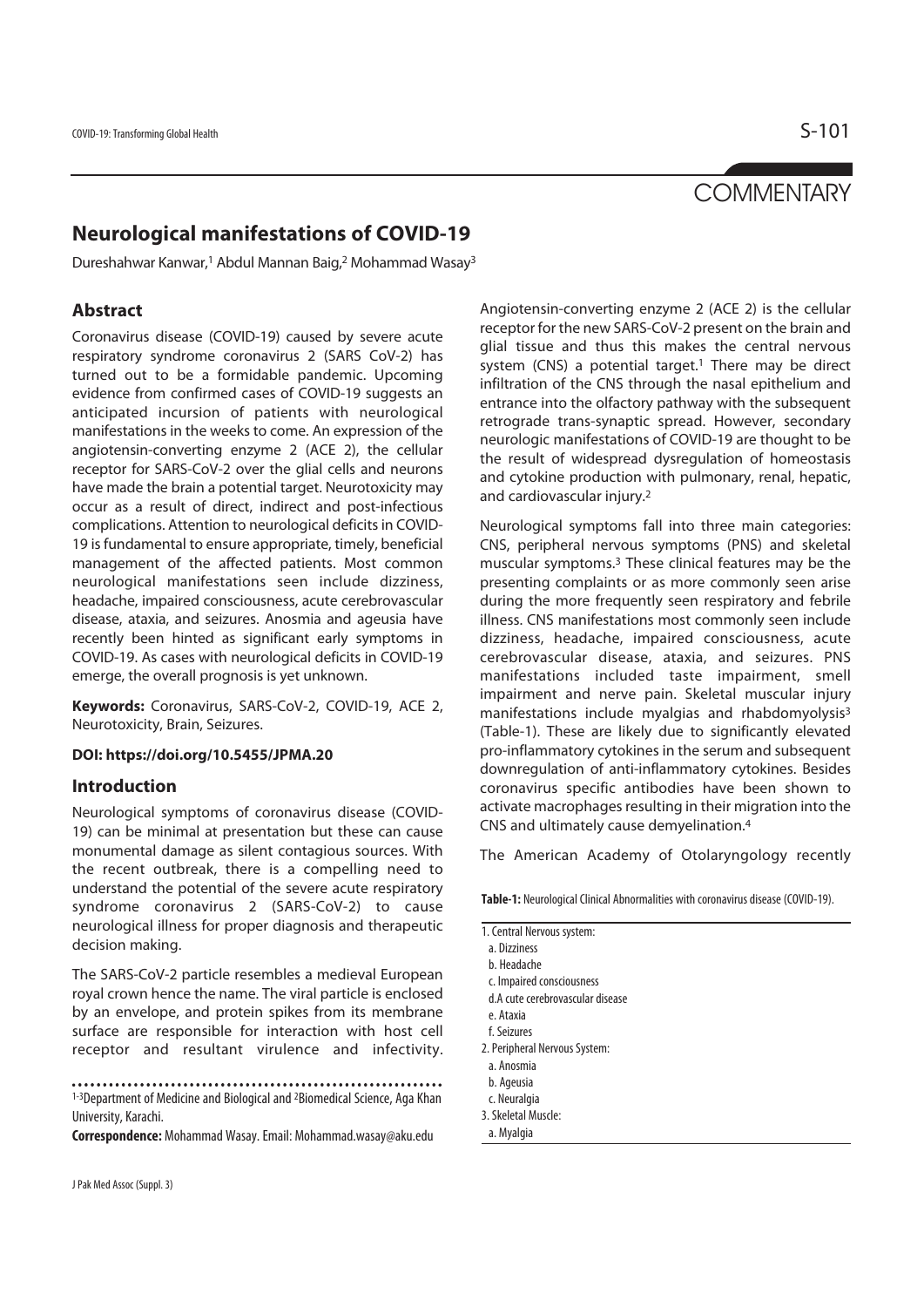proposed that anosmia, hyposmia, and dysgeusia should be added to the list of COVID-19 screening symptoms and urged precautionary isolation for individuals with these symptoms, even in the absence of respiratory disease.5

In the largest study to date on 214 patients from Wuhan, China, overall, 78 patients (36.4%) had neurologic manifestations. The mean age of these patients was 52.7 years. Of these patients, 83 (38.8%) had at least 1 of the following underlying disorders: hypertension (51 [23.8%]), diabetes (30 [14.0%]), cardiac or cerebrovascular disease (15 [7.0%]), and malignancy (13 [6.1%]).3 A total of 126 patients (58.9%) had non-severe infection and 88 patients (41.1%) had severe infection according to their respiratory status. Patients with severe infection were more likely to develop neurologic manifestations, especially acute cerebrovascular disease [5.7%]; conscious disturbance [14.8%] and skeletal muscle injury [19.3%].3 Another recent report of 99 COVID-19 patients in Wuhan also described neurological complications with confusion (9%) and headache (8%) being most commonly seen.<sup>6</sup> Loss of smell and taste may precede respiratory symptoms and suggest early neurological involvement. Respiratory failure in the absence of severe lung involvement may suggest neurogenic respiratory failure.7

Most neurologic manifestations occur early in the illness (median time, 1-2 days). Of 6 patients with acute cerebrovascular disease, 2 arrived at the emergency department owing to the sudden onset of hemiplegia but without any typical symptoms of fever, cough, anorexia, and diarrhoea of COVID-19. Their lung lesions were found by an emergent lung CT and were diagnosed as having COVID-19 by a positive SARS-CoV-2 nucleic acid detection in the later stage.3

Isolated new case reports of meningitis/encephalitis,8 haemorrhagic necrotizing encephalopathies,<sup>9</sup> Guillain-Barre syndrome,10 with COVID-19 are emerging every day from all around the world. However, the neuroinvasive nature of the human coronavirus and an association with demyelination including multiple sclerosis<sup>11</sup> and acute disseminated encephalomyelitis has long been known.12

Laboratory findings in patients with COVID -19 include high white blood cell counts, lower lymphocyte count, and increased C-reactive protein. Severe infection have corresponding higher D-dimer levels, increased lactate dehydrogenase, alanine aminotransferase, and aspartate aminotransferase levels, with elevated blood urea nitrogen, creatinine levels, and creatinine kinase (CPK) levels3 (Table-2).

Directed neurological workup depending upon the

S-102 COVID-19: Transforming Global Health

**Table-2:** Laboratory findings in coronavirus disease (COVID-19).

| <b>Non Severe Infection</b>      | <b>Severe Infections</b>          |
|----------------------------------|-----------------------------------|
| Dearanged white blood cell count | Increased D dimer                 |
| Raised neutrophil count          | Raised Creatine kinase            |
| Lower lymphocyte count           | Increased Lactate dehydrogenase   |
| Low Platelet count               | Raised Alanine aminotransferase   |
| Increased C reactive protein     | Raised Aspartate aminotransferase |
|                                  | Raised Blood Urea Nitrogen        |
|                                  | <b>Raised Creatinine</b>          |

clinical concern is required. A non-contrast CT Head to exclude stroke in patients with possible or confirmed COVID 19 should be reserved for times when actionable information is likely to be obtained, or when a significant change in the neurological examination is seen. A CT angiogram of the head and neck may be required in cases of subarachnoid hemorrhage. Additional studies including MRI, echocardiograms and doppler should be considered only if there is a high likelihood of changing management as contamination issues are present. All electroencephalogram (EEG) orders must be discussed with EEG service attending and cases of seizures or possibility of non-convulsive seizures (seen in up to 10% of critically-ill patients) should ideally be performed with disposable EEG leads. A cerebrospinal fluid (CSF) examination may be required at the discretion of the neurology consultant to exclude possible causes of impaired consciousness. A lumbar puncture to look for SARS-CoV-2 nucleic acid by using PCR is recommended in highly suspicious cases.

An over-emphasis on the fact that nerve conduction studies and needle electromyography are usually within normal limits in the first 1-2 weeks of diseases of the muscle and nerves cannot be made. No unnecessary procedures should be performed as the machines may serve as fomites and this needs close consideration.

Standard management of stroke with suspected COVID-19 requires certain considerations. Patients needing tissue plasminogen activator (tPA) during the one-hour infusion may be monitored every 15 minutes by one member of the stroke team in the patient's room to conserve personal protective equipment (PPE) and limit the potential for accidental exposure. In cases of mechanical thrombectomy, groin checks can be done by team members entering for other reasons every 4 hours after the initial monitoring in the intervention radiology suite.

Limiting exposure to potentially infected patients of medical personnel and possible tele-neurology